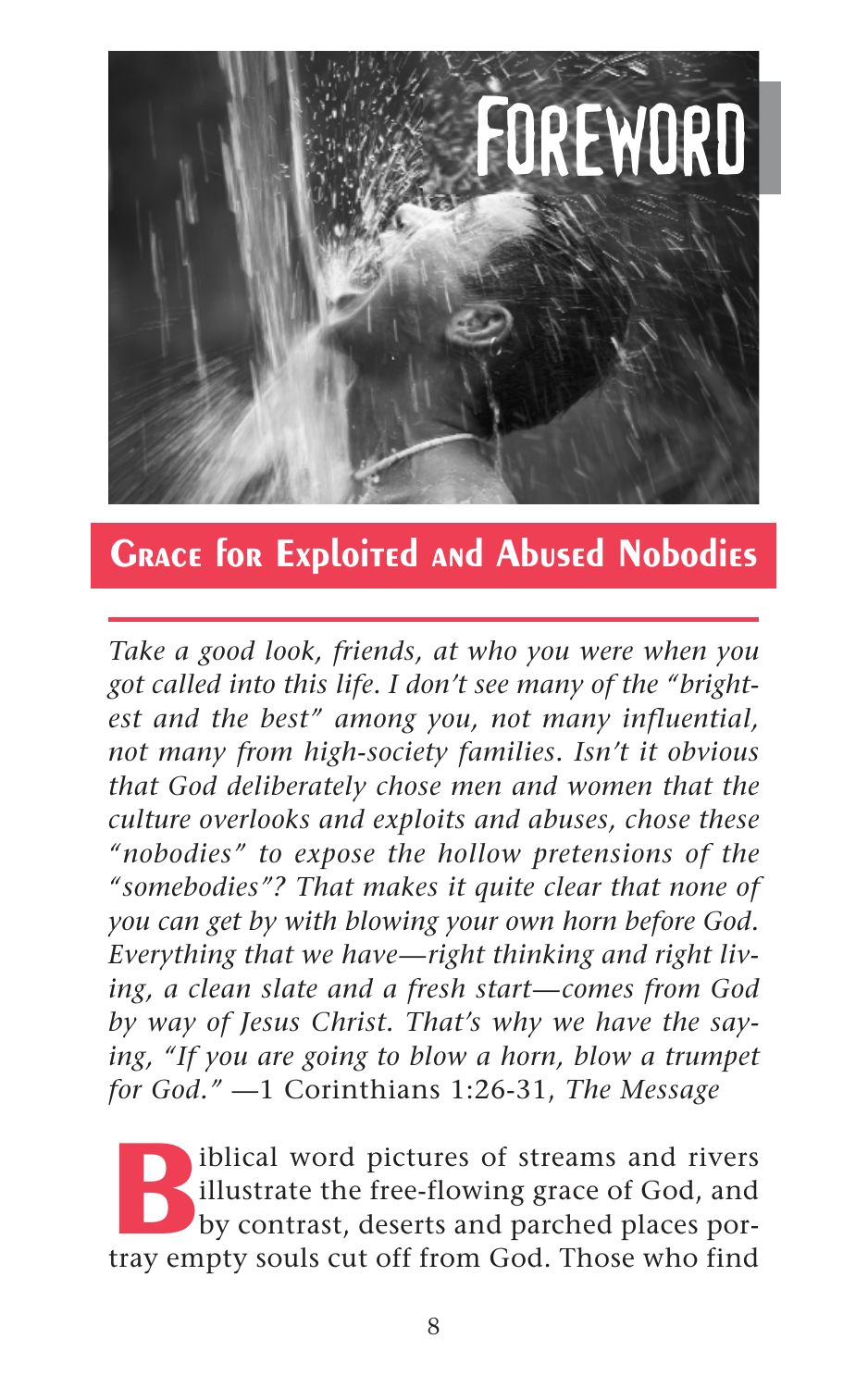themselves wandering far from the river of life wither, and become spiritually dehydrated.

God's grace flows downward, from divinity to humanity. It's like water in that it flows to low places, responding favorably to the spiritual gravitational pull of humility. God's grace is normally resisted by religious high places—but welcomed in the lowest of places.

God gives his grace to those who have been humbled, while he resists the spiritually proud (1 Peter 5:5). God's grace is experienced by many who are well aware of their spiritual needs, and therefore willingly come to the river of life. By contrast, those who believe themselves to be spiritually sufficient see no need to make their spiritual home by the banks of the river of life. The spiritually proud see God's grace as unnecessary—it cascades off their souls like the proverbial "water off a duck's back." God's grace thrives in the lives of nobodies who have been overlooked, exploited, abused and abandoned. When we are down and out we find it far easier to be convinced we are in desperate need of God's grace.

When Alcoholics Anonymous (AA) was first beginning, two opposing groups divided about how they would best help alcoholics. One group, which was called the Oxford Group, required its members to commit to a Christian creed. The Oxford Group essentially believed that its members could work themselves out of alcoholism.

The other group insisted on grace as its foundation—this group, which became the AA we know today—insisted that the only way that alcoholics could deal with their addictions was through grace. They decided not to hide the past, but rather, at the beginning of each AA meeting, each person was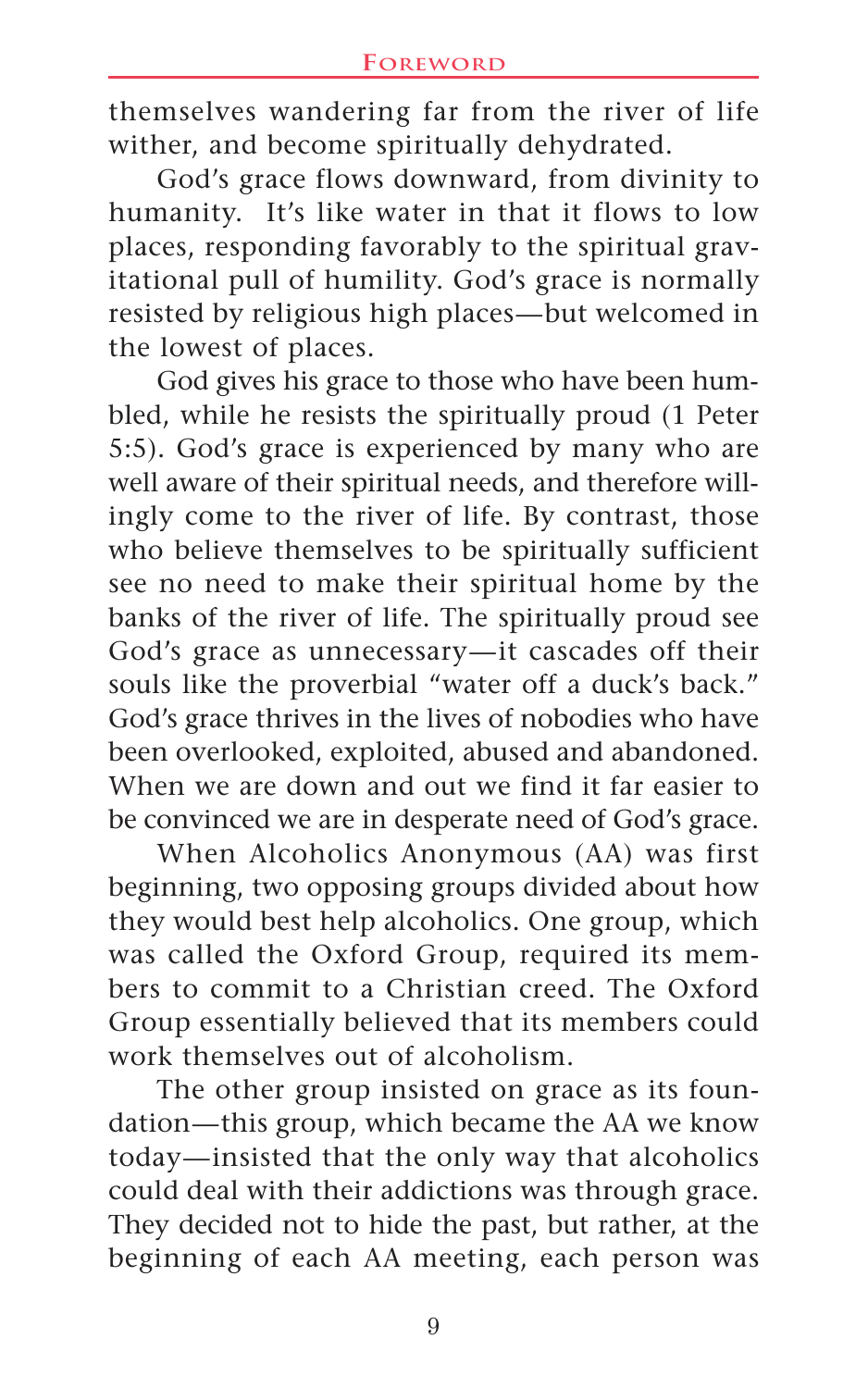encouraged to say, "Hi, I'm…and I'm an alcoholic."

This practice in AA, which continues to this day, is not a white flag signaling capitulation to addiction, but rather surrender to a "higher power" who must deliver and redeem a person from alcoholism. AA speaks of God as a "higher power" for its goal is to help people of all faiths and for those who have no faith. A higher power must do for addicts that which addicts cannot do for themselves. Like water, God's grace flows to low places. Grace involves dependence on the part of the addict—not independence. Accepting God's grace involves surrender, and few things are as hard to surrender as cherished religious ceremonies, observances and icons.

God's grace is at the heart of the relationship God offers to you and me—it's the foundation of that relationship. God's grace, in turn, flows out of God's love—and God's love is the very essence and nature of who he is. But we must understand that God's generous offer of grace is on his terms, not on ours. His terms are that we surrender all Christless traditions and conventions that attempt to persuade us that in some way our efforts, through our religious exercises, rituals and performances will enable us to grow more righteous, develop more holiness or build more character—making us spiritually sufficient apart from him.

When we do something that we have been assured makes God more pleased with us than he would have been had we not done so, pride is the inevitable result. Some even propose that God is obligated to respond to our religious deeds. The whole performance-based culture leads to spiritual arrogance—with many pridefully concluding: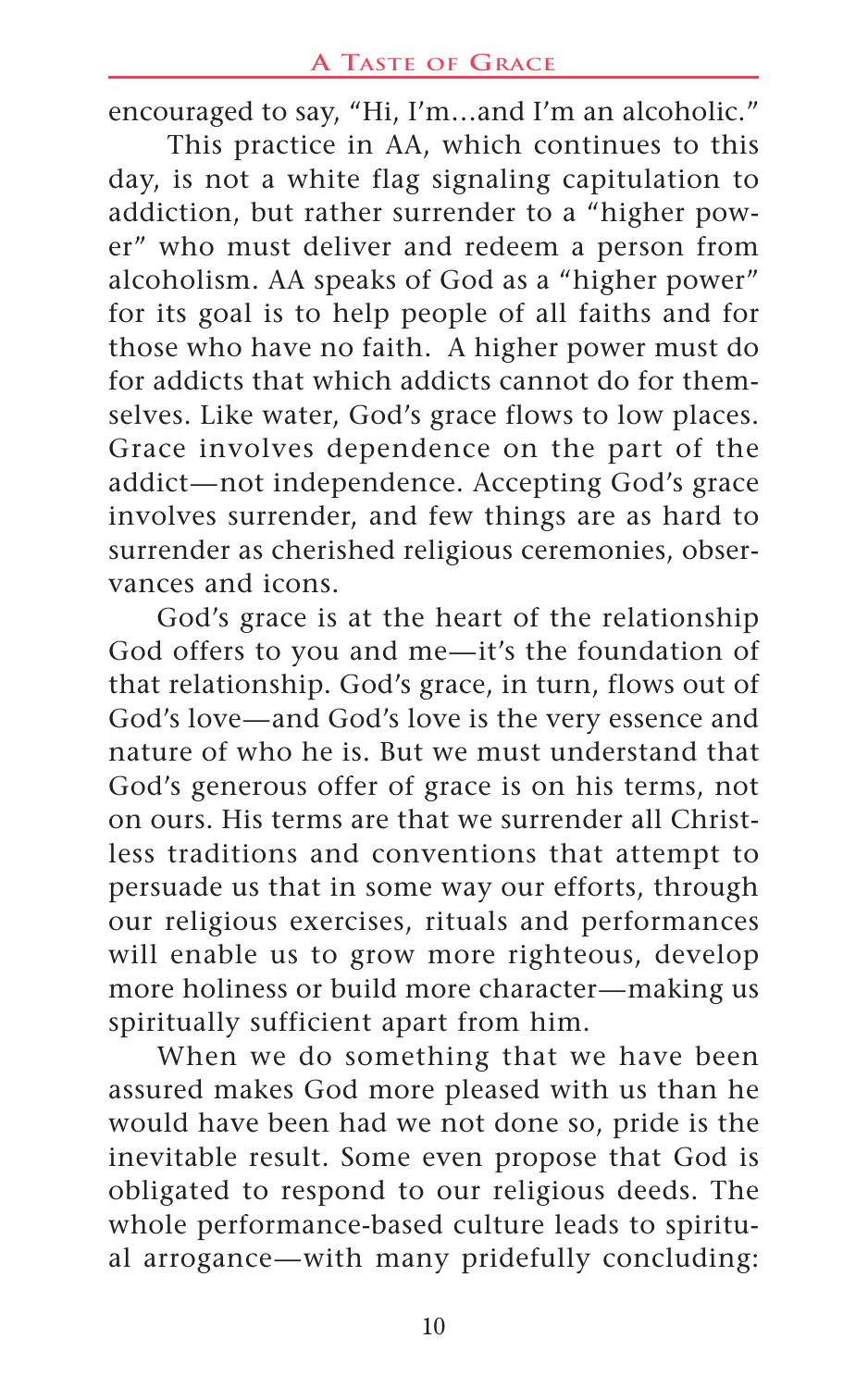"I'm-better-than-others because of all the special and unique things I do."

God opposes religious pride and arrogance while giving grace to the humble. God's grace is a summary statement of Jesus' ministry. Jesus consistently opposed the high and mighty, haughty and arrogant, spiritually entitled religious institutionalism of his day, and instead preferred simple fishermen, lepers, prostitutes, lowly tax collectors, despised shepherds, and yes—even women, who were regarded as second-class citizens.

Jesus was grace personified.

Sadly, within Christ-less religion, which predominates in Christendom today, grace is only a word. Why is it that so much of Christendom, ostensibly composed of Christ-followers, is filled with hatred, rage, competition, arrogance and arguments about doctrine, beliefs and creeds? The New Testament overflows with God's grace. Whatever happened to his grace?

Within Christ-less religion the emphasis is on what individuals can do to make themselves more pleasing to God. Within authentic Christianity, individuals must surrender the idea that they can take care of their own spiritual problems. Accepting grace, which comes from God by way of Jesus Christ, involves an acceptance of the supremacy of the Master, our Lord and Savior Jesus Christ.

## **Opening Our Hands and Hearts**

Augustine, one of the early church fathers, once said that God wants to give us good things but our hands are too full to receive them. God always reaches out to us with his grace, but in order to receive his grace we must be willing to empty our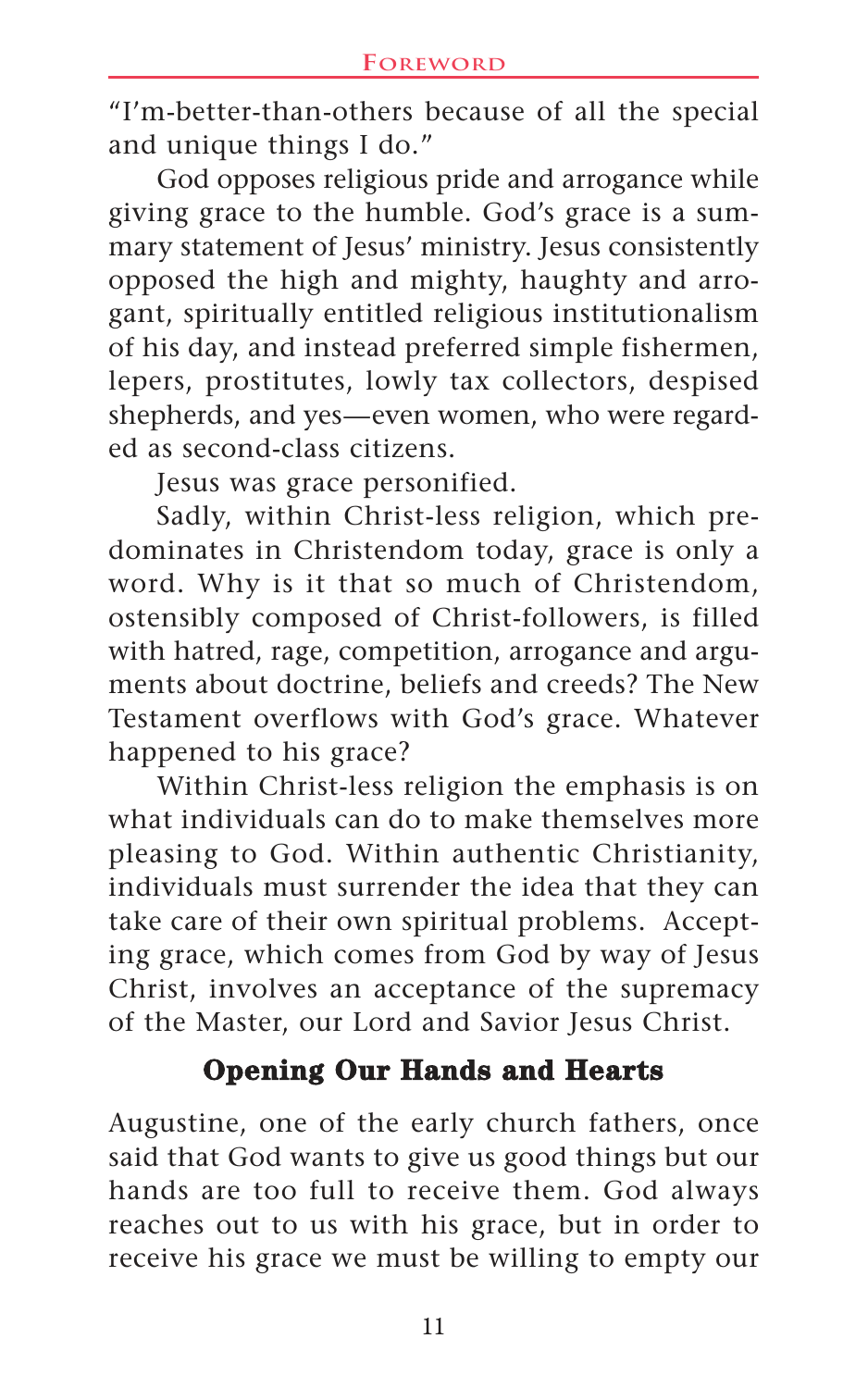hands and hearts of the religion that we hold near and dear.

If we release the performance-based way of relating to God and open our hands and hearts to him, God will fill us with the riches of his grace. God's grace is the currency—the medium of exchange of the kingdom of heaven. God freely gives us all the spiritual resources we will ever need, if we will only agree to accept his grace. All that we ever need in order to know and experience God has been accomplished for us, in and through the work of Jesus Christ. It's D-O-N-E.

By contrast, the currency of the kingdom of religion is D-O. The kingdom of religion relentlessly screams at us: "Show me your spiritual money! Earn your own way. Demonstrate what you are doing for the kingdom of religion. Prove yourself. Work harder. Do more. Your account is overdrawn. Put in some overtime. Light more candles, say more prayers, attend church more often—get with the program!"

God's kingdom of heaven operates on an entirely different spiritual platform than the kingdoms of our world. Religious deeds and accomplishments are worthless in the kingdom of heaven—they are like counterfeit or Monopoly money. Currency we earn by our hard work and efforts has no value in the kingdom of heaven.

We have nothing to offer God that he doesn't already have. We can't buy or purchase God's favor. Without God's grace, the hardest working saint you know is spiritually impoverished. The most righteous person you can ever hope to meet, apart from the righteousness which comes only from God, will never accrue spiritual treasures they can use in the kingdom of heaven. God gives his grace to those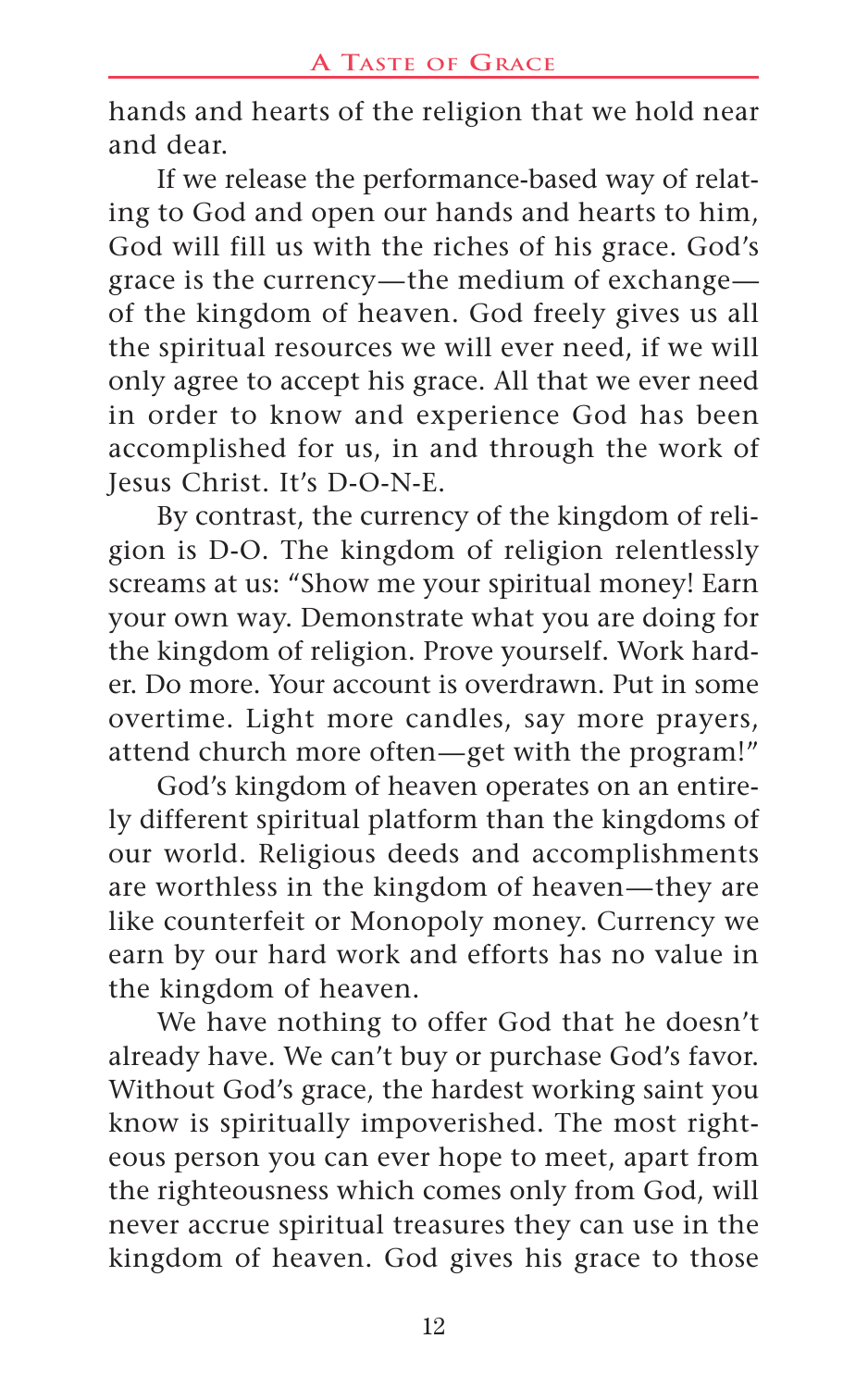who recognize their need, and are willing to sell all that they value and cherish. God gives his grace to those who surrender all their spiritual treasures and trophies, and come and follow Jesus.

The kingdom of heaven is all about God's goodness, holiness and righteousness, which he offers to us, by his grace. If we accept the invitation of his love and grace, then we do so without any strings attached. We cannot import religious artifacts and customs into the kingdom of heaven. God is opposed to legalistic religion with all its Christ-less religious rituals, ceremonies and performances because it drives us away from him. The kingdom of religion makes us proud of what we do and what we accomplish—it deludes and deceives us.

The kingdom of religion encourages many to labor under the false premise that God is trying to fix them. Thus, they perceive their relationship with God as a spiritual behavior modification program. But God is not simply trying to fix and repair us. He is not at all interested in applying religious super-glue to our souls. God is interested in our complete transformation. He offers us, by his grace, a new life in Christ—a spiritual reality we cannot earn.

## **Resting in Christ**

The announcement of the kingdom Jesus proclaimed was and is incredibly great news! The gospel of Jesus Christ is a revolutionary declaration that the old is gone, and the new has come (see 2 Corinthians 5:17 and Revelation 21:4-5). Through his birth, life, death and resurrection Jesus brought a new spiritual kingdom to this earth. It's often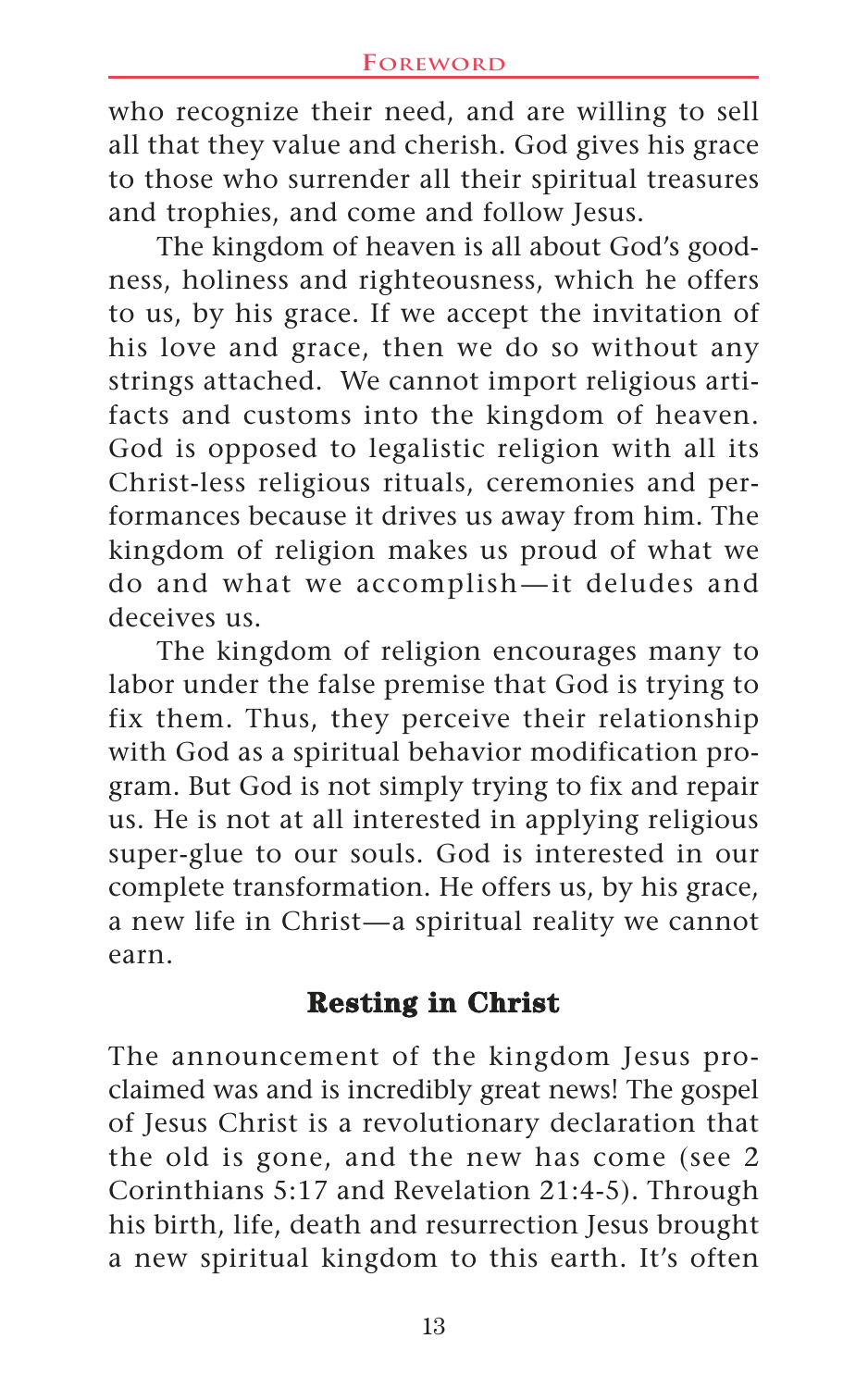been said that Jesus didn't come to start another religion—he offered salvation from the havoc wreaked by the kingdom of religion. Neither did Jesus come to offer cosmetic reforms to the kingdom of religion. He came with new wine, a new covenant and a new way of relating to God. He didn't come to add to the problem of our shame and guilt—he came to introduce and offer the solution!

In the beginning, when God finished his work of creation he rested. He obviously wasn't tired he didn't need time to catch his breath. He rested in the sense that the work was over—nothing more needed to be done to the physical creation. *His work was finished.* In the old covenant the seventhday Sabbath was a memorial of creation, and in this physical covenant the emphasis was on physical performance and deeds. Thus, under the old covenant, the people of God didn't physically work on the seventh day. Physical rest was the physical footing laid down by the old covenant Sabbath, but it was only a shadow (Colossians 2:17) of the Messianic reality of spiritual rest.

However, religion overshadowed and obscured any deeper significance of Sabbath rest, so that the seventh-day day itself, rather than its divine Reality, became just another obligation. The seventh day, along with the other rules and restrictions of the old covenant, became a religious ritual, devoid of any spiritual significance. The Sabbath came to be virtually idolized as the sign of those who were God's people, compared to those who were not. The Sabbath, along with other old covenant stipulations, was enthroned by the religion of Jesus' day as a central part of its distinctive, esoteric and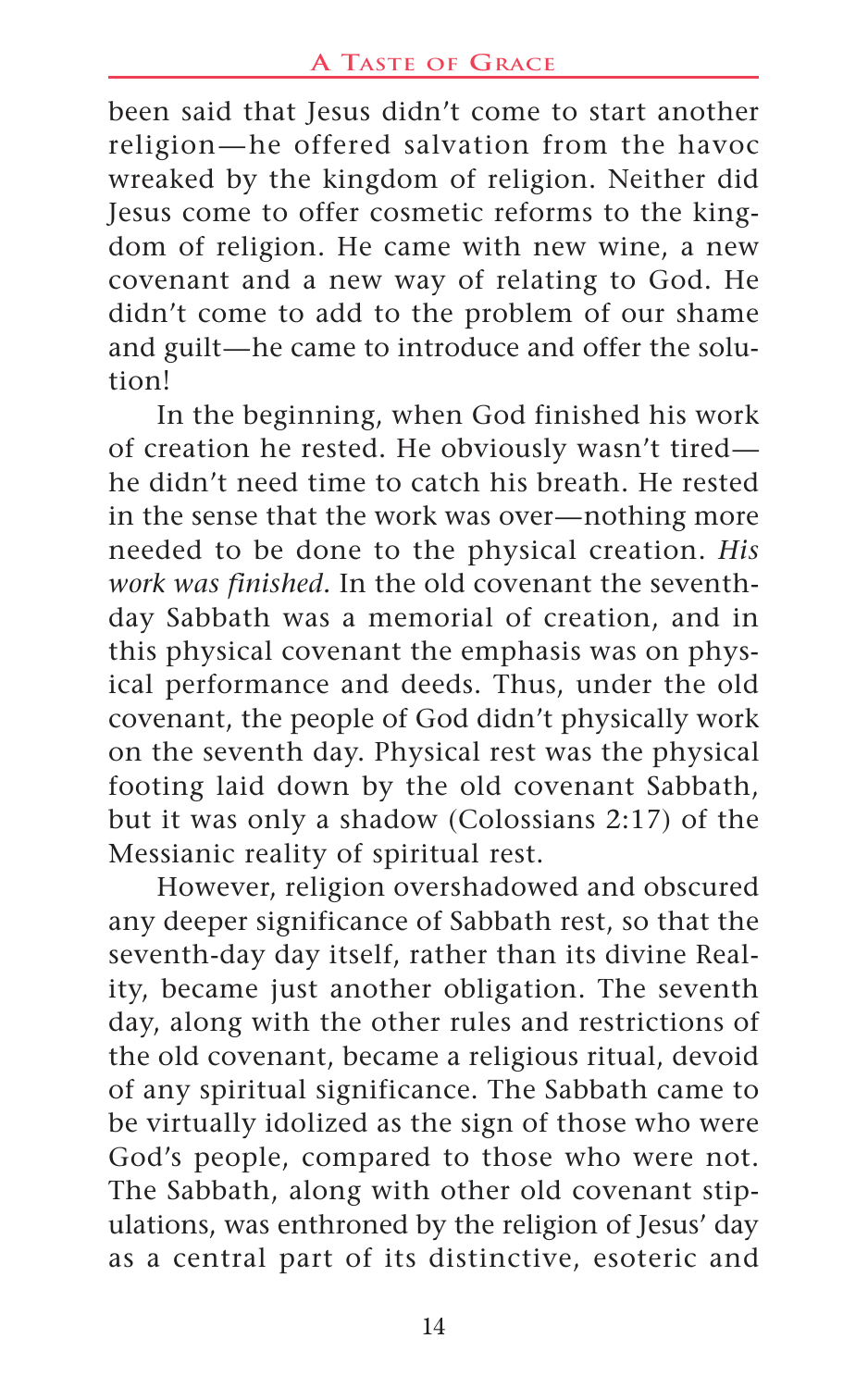exclusive identity. Religion assured its followers that they were God's people because they observed the Sabbath. Law keeping and law breaking became, in their eyes, the criteria of one's relationship with God.

The Sabbath was one of the major controversies of Jesus' ministry and teachings. Time and time again Jesus clashed with Sabbath-religion. Astonished Sabbath-keepers heard him declare himself as Lord of the Sabbath (Mark 2:28). The gospel of Jesus Christ first diminished and then devalued the past identity of the first Christians (all of whom were, originally, Jewish Sabbath-keepers) and within a few decades demolished it. The physical Sabbath was obsolete, because the gospel of Jesus Christ insisted that relationship with God was based on identity with Jesus, not the Sabbath.

Jesus identified himself as *I AM*, a title or name for God that came to be seen by that law-obsessed community as so sacred that it could not even be spoken. Jesus, God the Son, was the Creator who had rested on the seventh day to begin with—he finished that work. And now he had come to earth to finish another work. He came to finish off performance-based religion and give all humanity true rest. He came to announce another way to know and be known by God. He came to fulfill all of the requirements of the old covenant. When he finished his mission, effectively ending religion as a method by which humanity might experience God, he said, *"It is finished"* (John 19:30).

Rest in Christ turned religious conjectures and suppositions about *how God should work* right-side up. Christ-less religion then, during Jesus' earthly ministry, and ever since that time, believes that